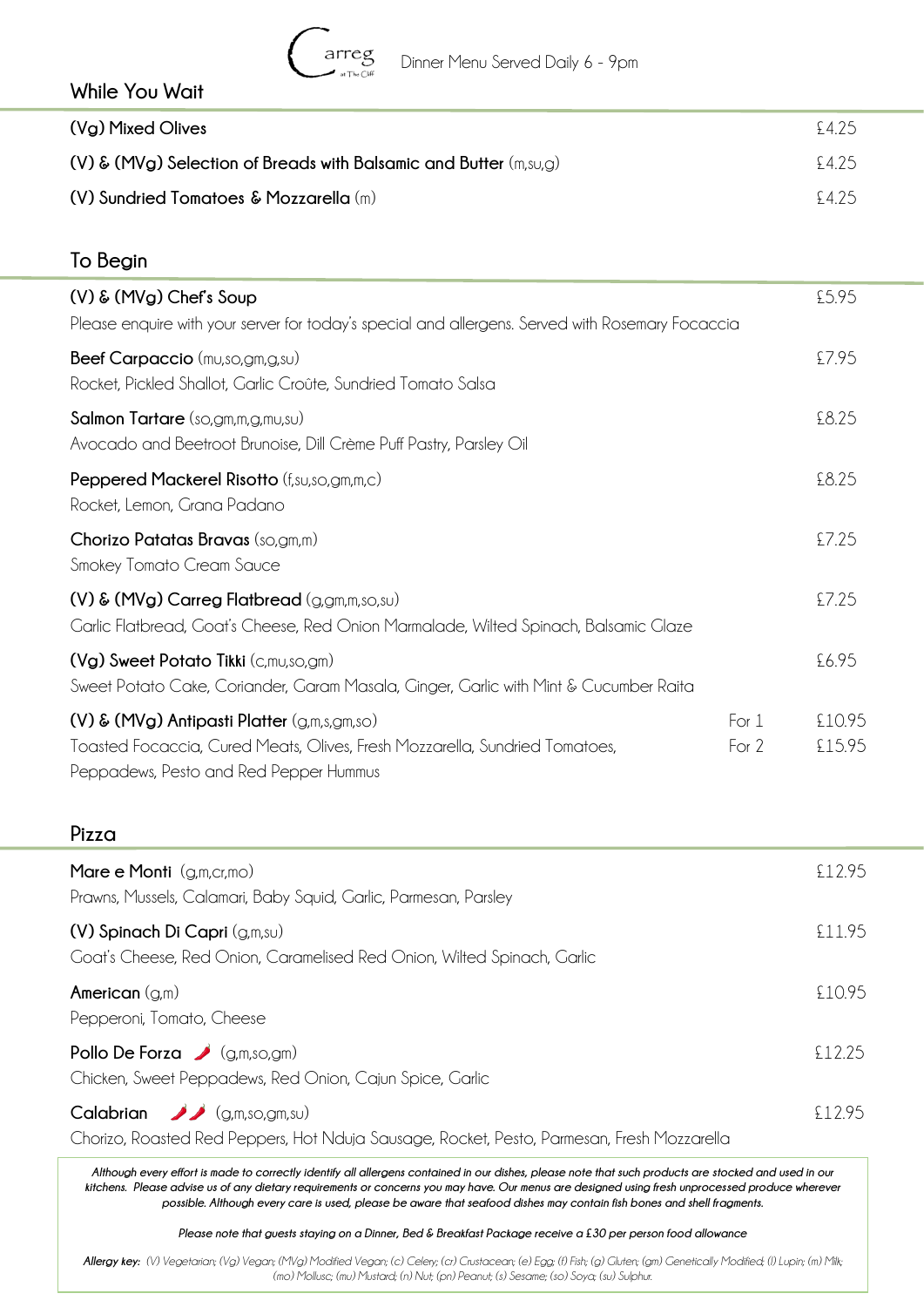| <b>To Follow</b>                                                                                                                                                                                      | arreg                                         |
|-------------------------------------------------------------------------------------------------------------------------------------------------------------------------------------------------------|-----------------------------------------------|
| <b>Braised Brisket of Beef</b> (so,gm, su, c, m)<br>Roasted New Potatoes, Tender Stem Broccoli and Peppercorn Sauce                                                                                   | £21.50                                        |
| Pembrokeshire Sirloin 10oz (so,gm)<br>Sautéed Onions, Blistered Cherry Tomatoes, Chips and a Choice of Sauce (Black Pepper & Brandy or Red Wine Jus,                                                  | £27.95                                        |
| Surf & Turf your Steak<br>£4.95 supplement<br>5 Seared Tiger Prawns in a White Wine, Chilli and Garlic Sauce<br>(Please allow 30 minutes cooking time for medium-well and well-done steaks)           |                                               |
| Beef Burger (so,gm,g,mu,e,f,su,m)<br>7oz Burger in a Flour Bun with Crispy Bacon, Smoked Cheese, Red Onion Jam, Gherkins, Beef Tomato,<br>Horseradish Mayo, Tabaco Onions, served with Slaw and Fries | £15.95                                        |
| (Vg) Garden Burger (so,gm,su,)<br>60z Crumbed Broad Bean & Spinach Burger in a Flour Bun, Tomato Relish, Cherkins, Beef Tomato,<br>Baby Gem, served with Salad and Fries                              | £14.95                                        |
| Moroccan Lamb Steak (so,gm,su,c,m,mu)<br>Dijon Potato Confit, Minted Greens, Pea Pureé, Jus                                                                                                           | £22.50                                        |
| Pie of the Day<br>Please enquire with your server for today's special and allergens. Buttered Champ, Seasonal Vegetables and Gravy                                                                    | £15.95                                        |
| Traditional Paella (f,mo,g,gm,su,so,m,c)<br>Smoked Garlic & Paprika Arborio Rice, Chicken, Chorizo, Prawns, Mussels, Calamari, Baby Squid, Focaccia                                                   | £18.95                                        |
| Pan Roasted Rainbow Trout (mu,su,so,gm)<br>Sweet Potato Scallops, Basil Aioli, Samphire, Capers, Sundried Sauce Vierge                                                                                | £17.95                                        |
| Oven Baked Salmon (f, g, su, so, gm)<br>On Tagliatelle tossed with Tomato, Capers, Olives, Garlic, Chilli, Parsley                                                                                    | £18.95                                        |
| Fish of the Day<br>Please enquire with your server for today's special, allergens and price.<br>Peas Bon Femme, New Potatoes, Roasted Garlic, Spinach Velouté                                         |                                               |
| Fish & Chips (f,so,g,su,gm,mu)<br>Tartare Sauce, Minted Pea Pureé, Home Cut Chips and Lemon                                                                                                           | £15.95                                        |
| (V) & (MVg) Cliff Cobb Salad (mu,so,su,c,gm)<br>Cucumber, Tomato, Red Onion, Boiled Egg, Pancetta Lardons, Celery, Avocado, Fine Beans, Baby Leaf<br>Garlic Croûte, Mustard & Basil Crema             | £14.95<br>Add Chicken Breast £3.00 supplement |
| (Vg) Pasta Puttanesca (g,su,so,gm)<br>Olives, Capers, Garlic, Parsley, Tomato                                                                                                                         | £14.95                                        |
| (V) Summer Risotto<br>Spinach, Lemon, Ricotta                                                                                                                                                         | £14.95<br>Add Chicken Breast £3.00 supplement |

# **To Accompany**

| Home Cut Chips                    | £3.00 | Fries                                | £3.00 House Salad             | 53.00 |
|-----------------------------------|-------|--------------------------------------|-------------------------------|-------|
| Sautėed Onions                    | £3.00 | Medley of Vegetables                 | £3.00 <b>Garlic Flatbread</b> | £3.50 |
| <b>Roasted New Potatoes £3.25</b> |       | <b>Cheesy Garlic Flatbread</b> £4.25 |                               |       |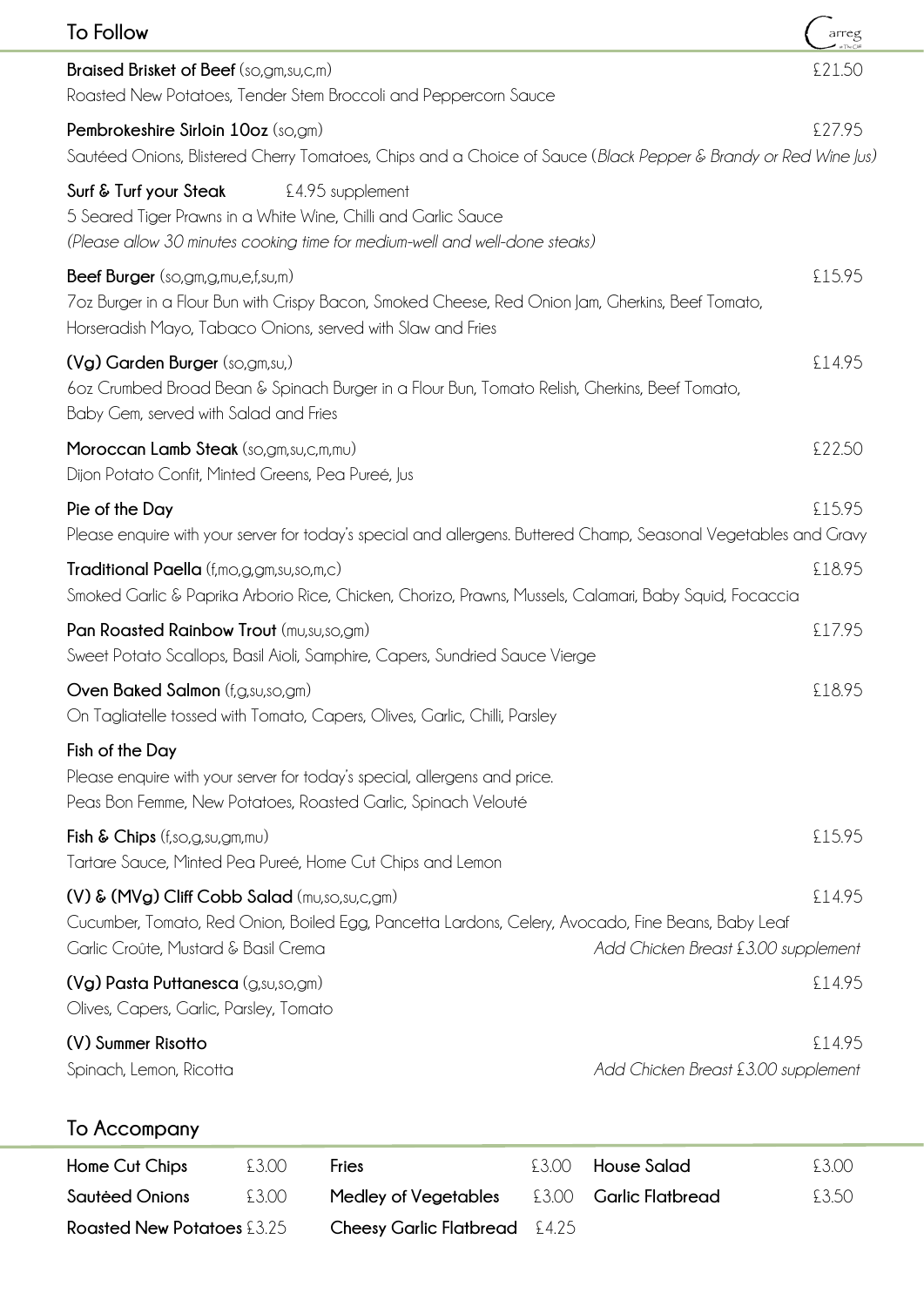| To Finish                                                                                                                                                                                    | arreg |
|----------------------------------------------------------------------------------------------------------------------------------------------------------------------------------------------|-------|
| (Vg) Peanut Butter Chocolate Tart (n,pn,g,so,gm,su)<br>Praline, Banana Chips, Raspberry Gel                                                                                                  | £6.95 |
| $(V)$ Textures of Strawberries $(e,s\cup,m)$<br>Fresh Strawberries, Candied Strawberries, Strawberry Compôte, Strawberry & Prosecco Sorbet,<br>Strawberry Cream, Chewy Meringue              | £7.25 |
| $(V)$ Passionfruit Crème Brûlée (e,g,su,m)<br>Shortbread Snap, Mango Sorbet, Coulis                                                                                                          | £6.95 |
| (V) White Chocolate Cookie & Brownie Skillet $(e, \text{su}, \text{g}, \text{m})$<br>Marshmallow Fluff, Honeycomb Ice Cream, Chocolate & Caramel Sauce (Please allow 10 minutes baking time) | £7.25 |
| $(V)$ Welsh Cheese & Port $(m, su, g, so, gm)$<br>Selection of Welsh Cheeses with Cracked Pepper & Sea Salt Crackers, Fig & Quince Chutney, Grapes and Apple                                 | £8.50 |
| (V) & (MVg) Assiette of Sorbet (so,gm,su,m)<br>Chocolate Soil, Tuille and Fruits                                                                                                             | £6.25 |

#### **Little Cliff Guests**

| Sausage & Mash $(g,m,so,gm)$<br>served with Peas or Beans      | £6.95 |
|----------------------------------------------------------------|-------|
| Chicken Goujons & Fries (g,so,gm)<br>served with Peas or Beans | £6.95 |
| Fish & Chips (g,so,gm,su,f)<br>served with Peas or Beans       | £6.95 |
| Tagliatelle $(g)$<br>served in a Tomato Passata                | £6.95 |
| Margarita Pizza $(g,m)$<br>Tomato and Stringy Cheese           | £6.95 |

# **Little Cliff Guests Desserts**

| Trio of Ice Cream $(m)$                                                      | £395 |
|------------------------------------------------------------------------------|------|
| your choice from Chocolate, Strawberry or Mint Choc Chip                     |      |
| Chocolate Brownie Sundae $(m,su,g,e)$                                        | £395 |
| Vanilla Ice Cream, Chocolate Sauce, Cream, Brownie Chunks and Chocolate Soil |      |

| <b>Hot Drinks</b>    | Regular | arge  |                            |              |
|----------------------|---------|-------|----------------------------|--------------|
| Americano            | £2.35   | £2.85 | <b>Flat White Coffee</b>   | £2.95        |
| Cappuccino           | £2.60   | £3.10 | Pot of Tea                 | $£2.35$ pp   |
| Latte                | £2.60   | £3.10 | <b>Herbal or Fruit Tea</b> | £2.60        |
| Espresso             | £2.35   | £3.50 | Coffee Floater             | £2.85        |
| Mochaccino           | £2.85   | £3.45 | Coffee Liqueur             | from $£5.75$ |
| <b>Hot Chocolate</b> | £2.60   | £3.10 | Add Your Choice of Liqueur |              |
| Deluxe Hot Chocolate | £3.60   | £4.10 |                            |              |

With Whipped Cream & Marshmallow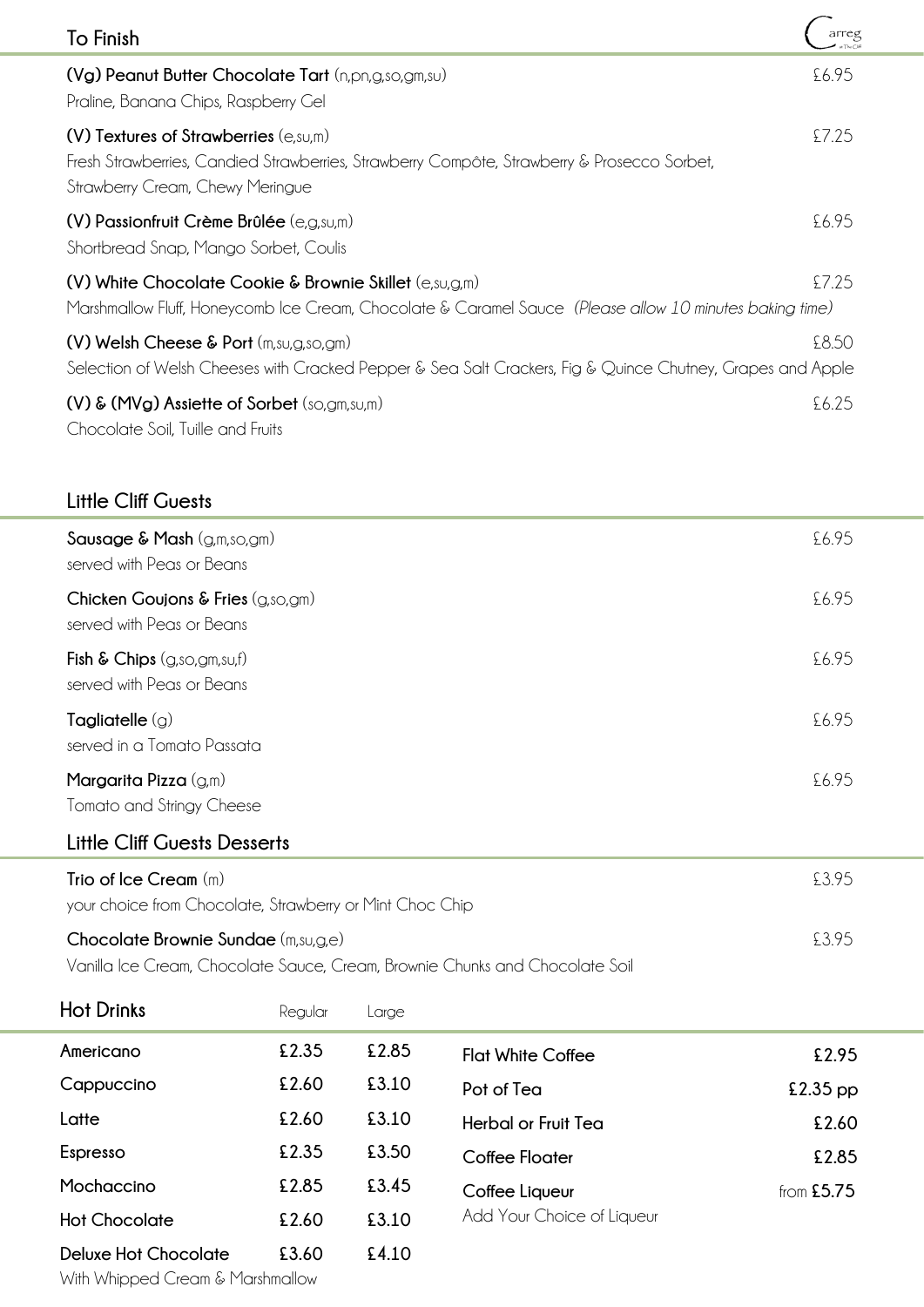| <b>Red Wines</b>                    |                                                                                                                                                                                                                                               | 125ml | 175ml | 250ml | <b>Bottle</b> |
|-------------------------------------|-----------------------------------------------------------------------------------------------------------------------------------------------------------------------------------------------------------------------------------------------|-------|-------|-------|---------------|
| Bin 1.                              | Garnacha, Spain, Gran Tesoro<br>Juicy bramble, cherry fruit and fresh redcurrants dominate this generous, easy drinking wine. Supple tannins are balanced<br>by good acidity and blackberry notes, with a hint of liquorice and black pepper. | £3.95 | £5.25 | £6.70 | £19.95        |
| Bin 2.                              | Syrah, France, La Cour Des Dames<br>A deep red wine with nuances of purple. Aromas of blueberry, blackberries and a key oak finish.                                                                                                           | £4.25 | £5.50 | £7.10 | £20.95        |
| Bin 3.                              | Merlot, Chile, Petirrojo Reserva<br>Fresh red fruit aromas of strawberries and raspberries with a subtle note of vanilla and toasted oak.                                                                                                     | £4.25 | £5.50 | £7.10 | £20.95        |
| Bin 4.                              | Rioja Tempranillo, Spain, Solar Viejo<br>Intense ruby red with notable violet flashes. Flavours of strawberry and raspberry.                                                                                                                  | £4.45 | £5.95 | £7.75 | £22.95        |
| <b>Bin 5.</b>                       | Malbec, Argentina, Acorden Tupungato<br>A full rich red wine with notes of redcurrants, raspberry and blackberries, great with Lamb or Risotto.                                                                                               |       |       |       | £26.95        |
| Bin 6.                              | Pinot Noir, France, Ropiteay Bourgogne<br>A bright cherry red wine with bold red berry flavours and a touch of oak.                                                                                                                           |       |       |       | £33.95        |
| <b>Bin 7.</b>                       | <b>Barolo Italy Contea Di Castiglione</b><br>A classic Barolo pale tawny in colour with aromas of nuts and red fruits with a dry finish.                                                                                                      |       |       |       | £37.95        |
| <b>White Wines</b>                  |                                                                                                                                                                                                                                               | 125ml | 175ml | 250ml | <b>Bottle</b> |
| Bin 11.                             | Viura, Spain, Gran Tesoro<br>Fresh, light savoury nose of ripe peach, lemon and fennel. Peach and cashew nut characters are matched by a<br>broad, textural palate and clean, fruity finish.                                                  | £3.95 | £5.25 | £6.75 | £19.95        |
| Bin 12.                             | Pinot Grigio, Italy, Principato<br>Pale straw yellow colour. Shows delicate, floral and fruity aromas on the nose. Crisp and fresh on the palate with a<br>juicy citrus character and a hint of nuttiness.                                    | £4.25 | £5.50 | £7.10 | £20.95        |
| Bin 14.                             | Sauvignon Blanc, Chile, Petirrojo<br>Notes of grapefruit, white peaches, and fresh lemon grass. The aromas carry through the long crisp finish.<br>Pair with salads, fish, shell fish, or chicken.                                            | £4.25 | £5.50 | £7.10 | £20.95        |
| Bin 15.                             | Chardonnay, France, Lodez<br>Rich colour with deep golden highlights. Elegant, delicate and complex on the nose.<br>Full and well balanced on the mouth.                                                                                      | £4.25 | £5.50 | £7.10 | £20.95        |
| Bin 16.                             | Chenin Blanc, South Africa, Boschendal Pavillion<br>Un-Oaked, fruit led style, tropical & citrus fruit flavours with a fresh zingy finish.                                                                                                    |       |       |       | £22.95        |
| Bin 17.                             | Marlborough Sauvignon Blanc, New Zealand, Waipara Hills<br>Aromas of guava, melon, nettles, snow peas and crushed stone with fresh citrus, grapefruit, and a touch of<br>pineapple on the first sip. Lovely weight and clean finish.          |       |       |       | £25.95        |
| Bin 18.                             | Sancerre, France, Langlois Chateau<br>Light yellow in colour with green reflections. Hints of white and citrus fruits.                                                                                                                        |       |       |       | £34.95        |
| Bin 19.<br>and a harmonious finish. | Chablis, France, Er Cru Josselin<br>Intense and elegant, fruity with notes of almond on the nose. The mouth shows a perfect balance with a long lasting                                                                                       |       |       |       | £37.95        |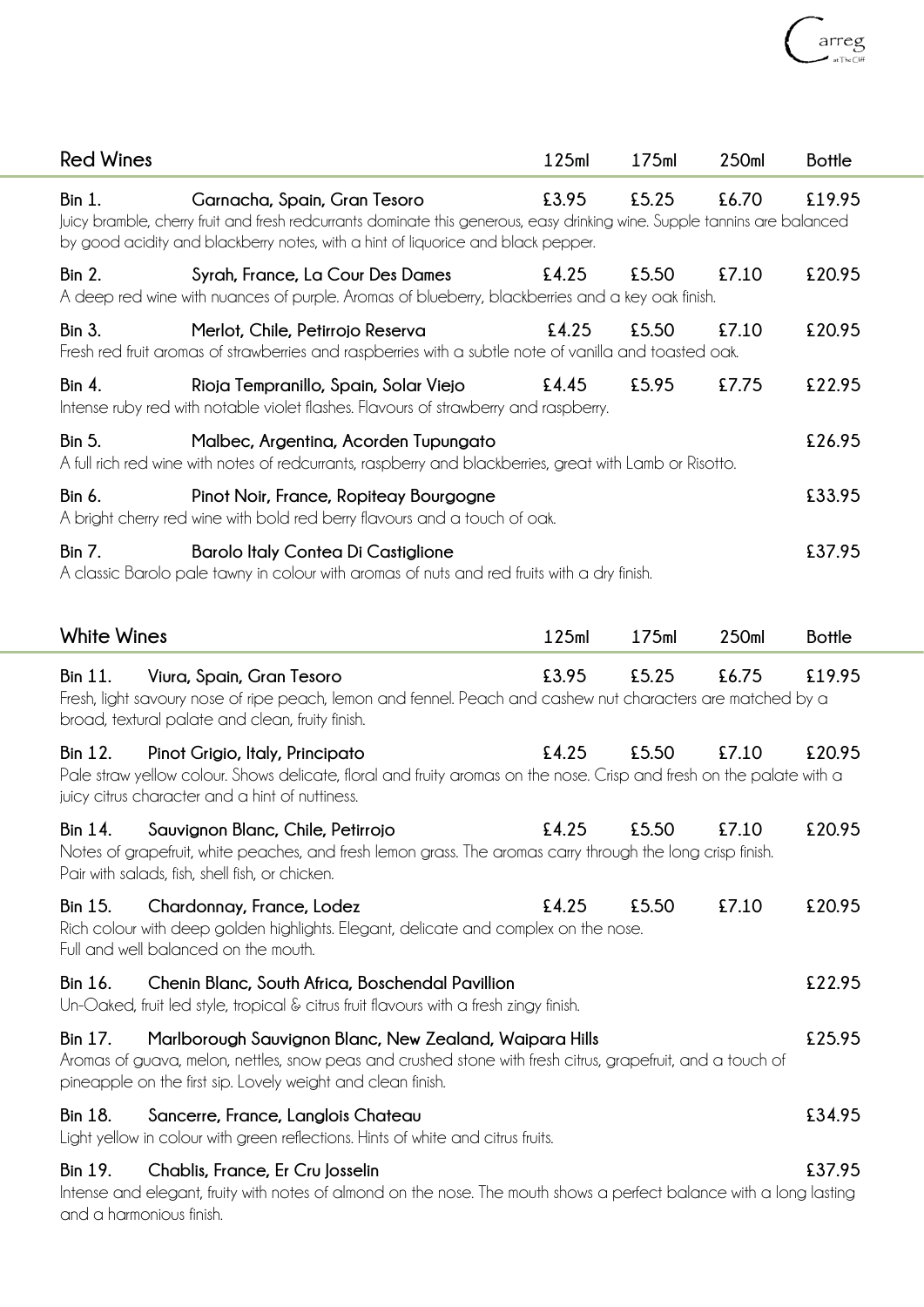| Rosé Wines                |                                                                                                                                                                                                                                                                                                                                                                       | 125ml | 175ml | 250ml | <b>Bottle</b> |
|---------------------------|-----------------------------------------------------------------------------------------------------------------------------------------------------------------------------------------------------------------------------------------------------------------------------------------------------------------------------------------------------------------------|-------|-------|-------|---------------|
| <b>Bin 20.</b>            | White Zinfandel, California, Winston Hill Rosé<br>An easy drinking style of rosé, light and fruity with sweet red berry fruit flavours                                                                                                                                                                                                                                | £4.35 | £5.75 | £7.50 | £21.95        |
| <b>Bin 21.</b><br>prawns. | Grenache, France, La Promenade Cote De Provence<br>It's a captivating, pale salmon pink with delicate red fruit aromas, lovely ripe flavours and a dry refreshing character.<br>Serve chilled throughout the year with ocean fresh favourites such as crab or lobster, pan seared tuna or grilled king                                                                |       |       |       | £27.95        |
| Sparkling                 |                                                                                                                                                                                                                                                                                                                                                                       |       |       | 125ml | <b>Bottle</b> |
| <b>Bin 25.</b>            | Chio Pinot Spumante Rosé<br>A refreshing sparkling wine from Italy. It has delicate aromas of strawberries and raspberries and a creamy palate<br>great with light nibbles or starters.                                                                                                                                                                               |       |       |       | £27.95        |
| Bin 26.                   | Prosecco, Italy, Contesa Guila DOC<br>Hints of apple and peach on the nose, with a light and delicate palate and citrus notes.                                                                                                                                                                                                                                        |       |       | £6.00 | £27.95        |
| Bin 27.                   | Ayala Brut Majeur, France<br>One of the original 25 grand marque champagne houses, Ayala Brut is light gold in colour with abundant and fine<br>bubbles. On the nose, open and expressive. Delicate, unveiling notes of citrus, flowers and white fruits. Light gold in colour<br>with abundant and fine bubbles. Precise, fruity and characterised by a long finish. |       |       |       | £64.95        |
| <b>Bin 28.</b>            | <b>Bollinger NV, France</b>                                                                                                                                                                                                                                                                                                                                           |       |       |       | £84.95        |

A golden colour, distinctive of black grape varieties with a beautiful aromatic complexity, ripe fruit and spicy aromas. Hints of apple and pear compote.

#### **Aperitifs & Digestifs**

| Sherry<br>Harvey's Bristol Cream, Amontillado or Fino | £3.15 | Gimlet<br>Gin, Lime | £7.00  |
|-------------------------------------------------------|-------|---------------------|--------|
| Vermouth<br>Rosso, Bianco or Extra Dry                | £3.05 | Limoncello          | £3.50  |
| Prosecco<br>Dry, Italian Sparkling Wine               | £6.00 | <b>Martell VS</b>   | £3.95  |
| Negroni                                               | £7.95 | <b>Martell XO</b>   | £19.95 |
| Cin, Vermouth & Campari                               |       | Courvoisier VS      | £4.10  |
| <b>Aperol Spritz</b><br>Aperol, Prosecco and Soda     | £7.50 | Hennessey XO        | £19.95 |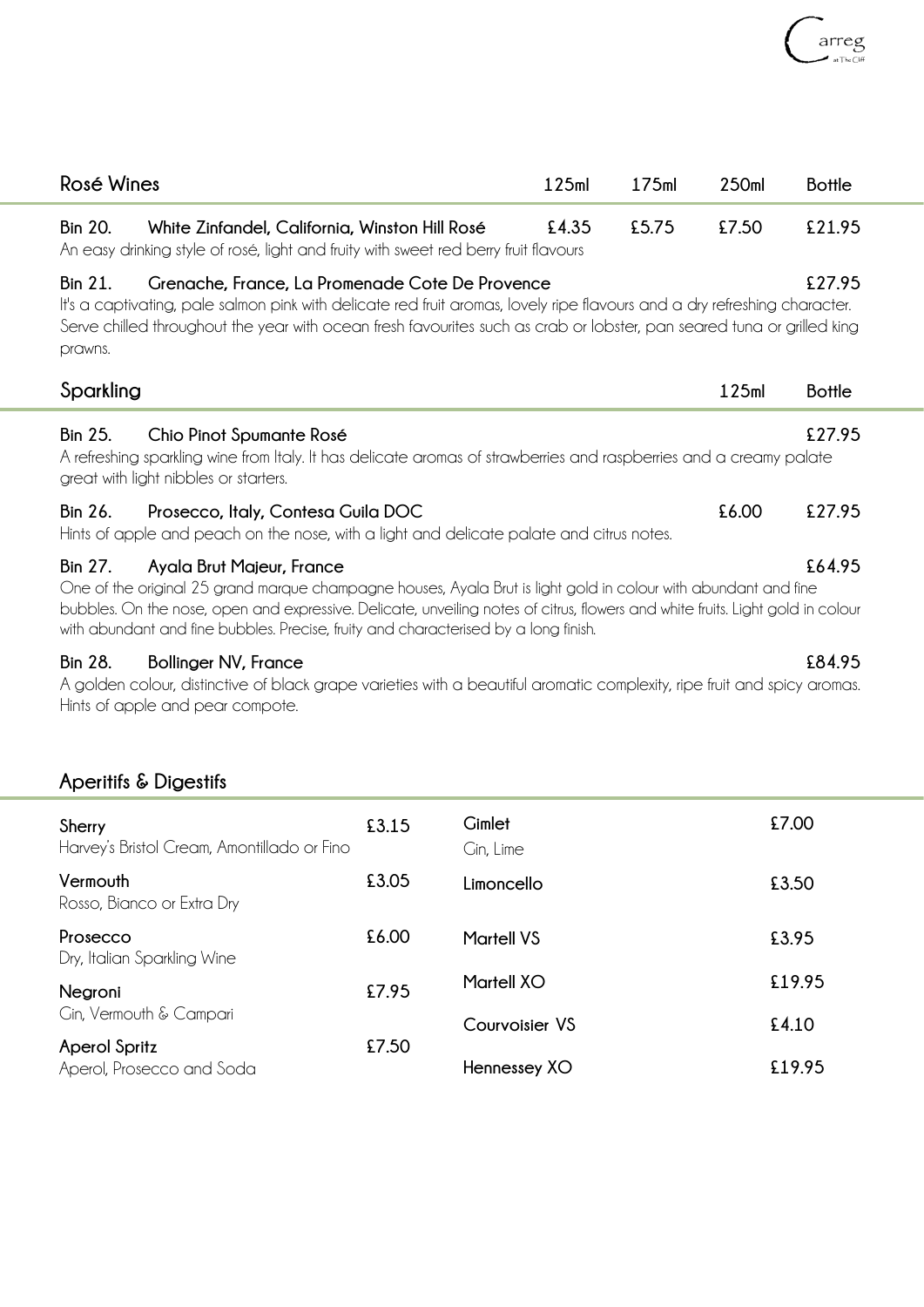### **Cocktail Menu**

| <b>Cardigan Bay Cooler</b><br>Brecon Vodka, Lemon Juice, Gomme Syrup, Raspberry Puree, Crème De Cassis, Raspberries, Prosecco | £8.85     |
|-------------------------------------------------------------------------------------------------------------------------------|-----------|
| Mojito<br>Bacardi White Rum, Lime Juice, Gomme Syrup, Mint Leaves, Soda                                                       | £7.85     |
| <b>Passion Fruit Moiito</b><br>Bacardi White Rum, Passoa, Passionfruit Puree, Lime Juice, Gomme Syrup, Mint Leaves, Soda      | £8.85     |
| <b>Carreg Martini</b><br>Smirnoff Vodka, Passoa, Passionfruit Puree, Vanilla Syrup, with a shot of Prosecco                   | £8.85     |
| <b>Tom Collins</b><br>Cin, Lemon Juice, Comme Syrup, Soda                                                                     | £8.55     |
| <b>Espresso Martini</b><br>Smirnoff Vodka, Tia Maria, Espresso, Gomme Syrup                                                   | £8.85     |
| Margarita<br>Tequila, Cointreau, Lime Juice                                                                                   | £8.55     |
| <b>Amaretto Sour</b><br>Disaronno, Sour Mix, Gomme Syrup, Cherry Bitters, Egg White                                           | £8.55     |
| Rhubarb & Elderflower Gin Sour<br>Hendricks Gin, Elderflower Liqueur, Sour Mix, Rhubarb Syrup, Egg White                      | £8.55     |
| Cosmopolitan<br>Vodka, Cointreau, Cranberry Juice, Lime Juice                                                                 | £8.55     |
| <b>Bramble</b><br>Cin, Lemon Juice, Comme Syrup, Cassis                                                                       | £8.55     |
| <b>Old Fashioned</b><br>Makers Mark Bourbon, Angostura Bitters, Brown Sugar, Soda                                             | £8.95     |
| <b>Mocktail Menu</b>                                                                                                          | AII £4.85 |
| Virgin Chocolate Espresso Martini<br>Espresso, Double Cream, Chocolate Syrup                                                  |           |
| Virgin Classic Mojito<br>Lime Juice, Gomme Syrup, Soda, Lime, Mint Leaf                                                       |           |
| <b>Virgin Passion Fruit Mojito</b><br>Lime Juice, Gomme Syrup, Passion Fruit Puree, Soda, Mint Leaf                           |           |
| Virgin Bramble<br>Lemon Juice, Gomme Syrup, Soda, Cherry Syrup                                                                |           |
| Virgin Cardigan Bay Cooler<br>Lemon Juice, Gomme Syrup, Raspberry Puree, Raspberries, Soda                                    |           |
| Virgin Carreg Martini<br>Vanilla Syrup, Passion Fruit Puree, Orange Juice                                                     |           |

**Virgin Raspberry Mojito**

Lime Juice, Gomme Syrup, Raspberry Puree, Cranberry Juice, Soda, Mint Leaf

**Virgin Cosmopolitan** Cranberry Juice, Orange Syrup, Lime Juice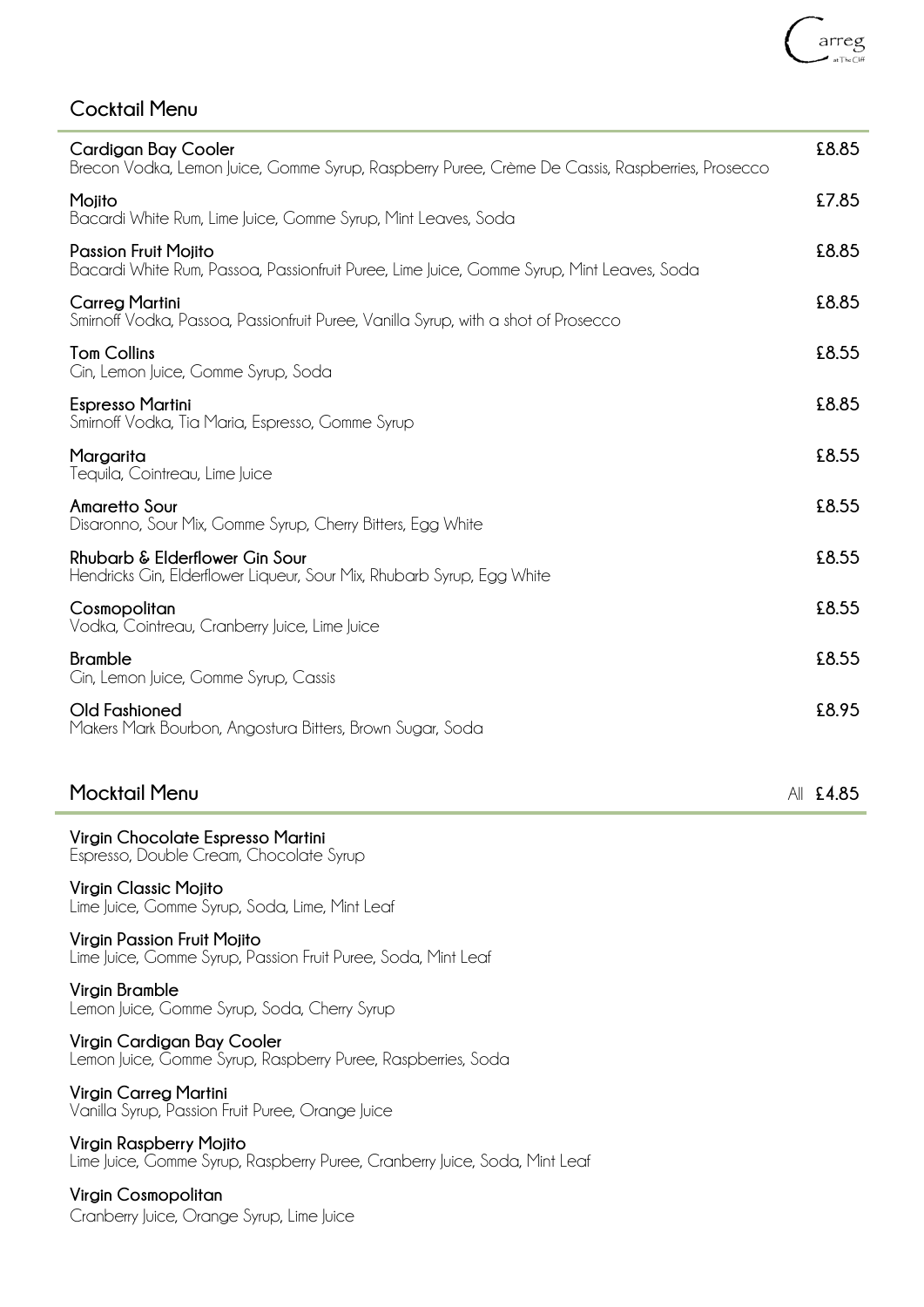# arreg

### **Beers, Ales & Ciders - Draught**

|                       | ABV % | Pint  | <b>Half Pint</b> |
|-----------------------|-------|-------|------------------|
| Doom Bar              | 4.0   | £4.20 | £2.15            |
| <b>Guinness</b>       | 4.0   | £5.10 | £2.65            |
| Worthingtons          | 3.6   | £4.35 | £2.25            |
| Carling               | 4.0   | £4.35 | £2.25            |
| Staropramen           | 5.2   | £5.35 | £2.70            |
| Stowford Press        | 4.6   | £4.20 | £2.15            |
| Chieftain IPA         | 5.5   | £5.30 | £2.70            |
| Peroni Nastro Azzurro | 5.1   | £5.75 | £2.95            |
| Madri                 | 4.6   | £5.75 | £2.95            |

#### **Beers, Ales & Ciders - Bottled**

|                                        | ABV %  | <b>Bottle</b> |
|----------------------------------------|--------|---------------|
| Newcastle Brown Ale                    | 47     | £495          |
| Mantle Brewery Welsh Pale Ale Moho 4.3 |        | \$565         |
| Mantle Brewery Cwrw Teifi Best Bitter  | 4.5    | \$565         |
| Corona                                 | 4.5    | £395          |
| Coors Light                            | 42     | £385          |
| Rekordelig                             | 4.5    | \$475         |
| Orchard Gold                           | 49     | \$475         |
| Black Dragon                           | 6.5    | £485          |
| Budweiser                              | 50     | £3.85         |
| Becks Blue                             | $\Box$ | £3.50         |

Tia Maria 20.0 £2.95

#### **Liqueurs & Aperitifs**

#### **Soft Drinks**

|                                           | ABV % | 25ml                           |                                                           | Small | Large | <b>Bottle</b>  |
|-------------------------------------------|-------|--------------------------------|-----------------------------------------------------------|-------|-------|----------------|
|                                           |       | (unless other<br>-wise stated) | Coca Cola                                                 | £1.95 | £2.95 | £2.35          |
| Amontillado (50ml)                        | 17.5  | £3.05                          | Diet Coca Cola                                            | £1.65 | £2.75 | £2.20          |
| Archers                                   | 18.0  | £2.95                          | Coke Zero                                                 | £1.65 | £2.75 | £2.20          |
| Aperol                                    | 11.0  | £2.95                          | Lemonade                                                  | £1.95 | £2.95 |                |
| Baileys (50ml)                            | 17.0  | £4.25                          | Fentimans 275ml Elderflower, Ginger Beer or Rose Lemonade |       |       | £3.20          |
| Campari                                   | 25.0  | £2.85                          | Schweppes Tonic / Light Tonic                             |       |       | £1.95          |
| Chambord                                  | 16.5  | £3.50                          | Fever Tree Light Tonic                                    |       |       | £1.95          |
| Cointreau                                 | 40.0  | £3.05                          | 120                                                       |       |       | £2.90<br>£1.65 |
| Da Mhile Orange 33                        | 33.0  | £3.55                          | <b>Cinger Ale</b><br>Appletiser                           |       |       | £3.00          |
| Disarono                                  | 28.0  | £3.15                          | Red Bull (can)                                            |       |       | £3.40          |
| Drambuie                                  | 40.0  | £3.65                          | Fruit Shoot Apple, Blackcurrant or Orange                 |       |       | £2.30          |
| Harveys Bristol Cream (50ml)              | 17.5  | £3.05                          | Orange Juice                                              |       |       | £1.90          |
| Roc Port (50ml)                           | 19.0  | £3.15                          | Frobisher Apple Juice                                     |       |       | £3.20          |
| Jagermeister                              | 35.0  | £3.05                          | Tomato Juice                                              |       |       | £1.90          |
| Jose Cuervo Tequila                       | 40.0  | £3.15                          | <b>Bitter Lemon</b>                                       |       |       | £1.70          |
| La Chica Tequila                          | 38.0  | £2.95                          | Pineapple Juice                                           |       |       | £1.90          |
| Malibu                                    | 21.0  | £2.95                          |                                                           |       |       |                |
| Martini Bianco/Extra Dry/Rosso(50ml) 15.0 |       | £3.05                          |                                                           |       |       |                |
| Midori                                    | 20.0  | £2.85                          |                                                           |       |       |                |
| Passoa                                    | 17.0  | £2.95                          |                                                           |       |       |                |
| Pernod                                    | 40.0  | £3.15                          |                                                           |       |       |                |
| Pimms (50ml)                              | 25.0  | £3.55                          |                                                           |       |       |                |
| Sambuca Black / White                     | 38.0  | £3.15                          |                                                           |       |       |                |